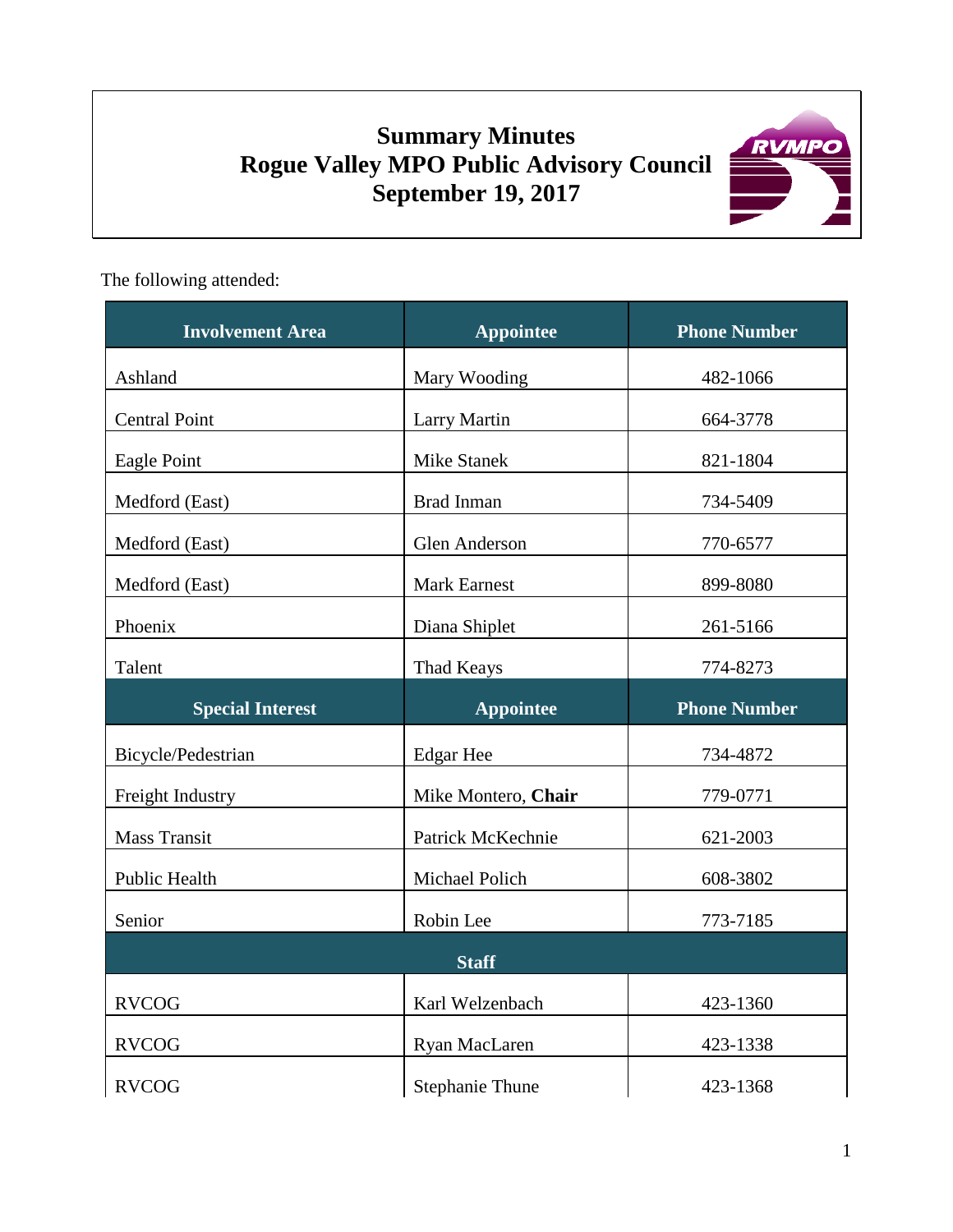NOTE: In the interest of best utilizing staff time, minutes will now be truncated to show action items/outcomes only. Hyperlinks to the full meeting and to select agenda items will be incorporated into the abbreviated written minutes, which will themselves continue to be posted on the RVMPO website. *Firefox is recommended as a browser* as the audio files will not play consistently using Internet Explorer.

The full recording of this meeting can be accessed here: [170919 RVMPO PAC Meeting Audio](https://www.rvmpo.org/images/committees/public-advisory-council/2017/Audio_Files/2017-09-19_RVMPO%20PAC_Audio%20File_C.MP3)

### **1. Call to Order / Introductions/ Review Agenda** 00:00 – 02:28

- Chair Montero called the meeting to order at 5:30 p.m. and introductions were made.
- There were no changes to the agenda.

#### **2. Review / Approve Minutes** 02:29 – 03:01

The Chair asked if there were any additions or corrections to the previous meeting minutes.

**On a motion by Edgar Hee, seconded by Mark Earnest, the minutes of the July 18, 2017 meeting were approved as presented.**

*The motion carried unanimously by voice vote.*

**3. Public Comment** 03:02 – 03:47

# *Action Items*

### **4. Member Contact Information Updates** 03:48 – 04:21

A document was circulated during the meeting to capture any updates related to PAC members' contact information. RVMPO records will be updated accordingly.

# *Presentations*

#### **5. Safety Profile and Safety Performance Measures** 04:22 – 30:02

Due to regulations mandated by the FastAct, MPOs are now required to report annually on a number of safety performance measures (previously the MPO's safety profile was updated on the same cycle as the RTP). Ryan MacLaren gave a **PowerPoint presentation** highlighting the regulation requirements, providing an overview of work undertaken by RVCOG staff to meet compliance within the five-year span of  $2011 - 2015$ , and introducing members to the crash data available via [RVCOG's open data site.](http://data-rvcog.opendata.arcgis.com/) Opportunity was provided for questions and comments.

#### **6. Role of and Coordination between the ACT and the MPO** 30:03 – 01:00:21

ODOT staff was unable to attend tonight's meeting to share this information with the PAC. In lieu of the official presentation – which it is hoped will take place at the November 21 meeting – Karl Welzenbach and Chair Montero provided background and details on the differences and opportunities of the federally-based MPOs and the state-based ACTs (Area Commissions on Transportation).